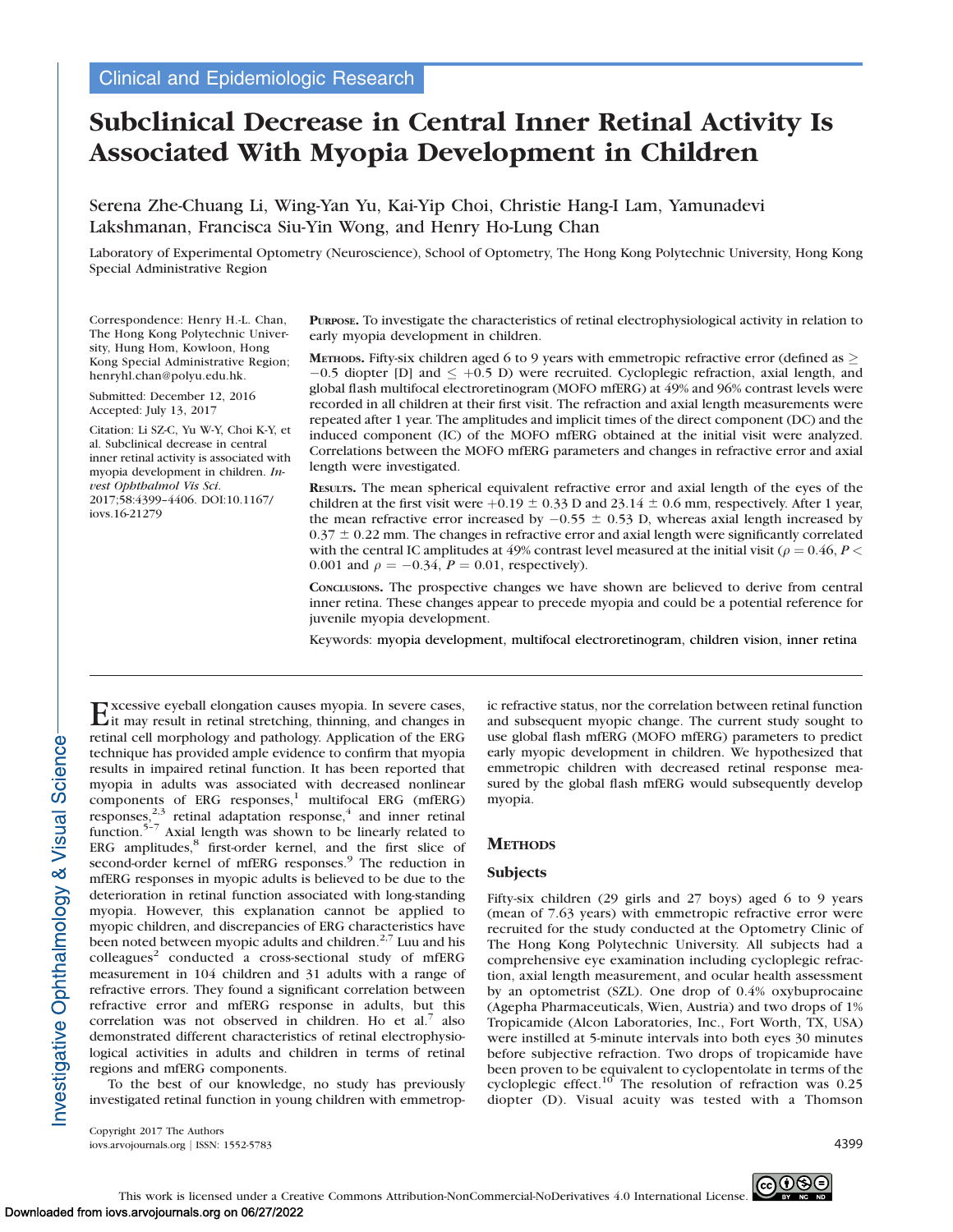computerized chart. Axial length measurement was conducted with an IOL master (V.4.08; Carl Zeiss Meditec, Inc., Dublin, CA, USA). Five readings with a range of less than 0.10 mm were averaged. Color vision was assessed with the 24 plate version of Ishihara color vision test under standard illuminant C and the passing criterion was defined as correct recognition of all 24 plates. The inclusion criteria were bestcorrected logMAR visual acuity of 0.00 or better, normal color vision, cycloplegic refractive error (defined as spherical equivalent  $\ge -0.5$  D and  $\le +0.5$  D, and astigmatism  $\le 1.0$ D), and normal ocular health in both eyes. Subjects with a family history of inherited ocular diseases, clinically significant retinal degeneration, or systemic diseases were excluded from the study.

Subjects underwent cycloplegic refraction and axial length measurements for both eyes; only the right eye was tested for MOFO mfERG measurements at the initial baseline visit. All subjects were followed up for cycloplegic refraction and axial length measurement after 1 year. Only the data for the right eye of the subjects were included in the statistical analysis.

The study was approved by the Human Ethics Committee of The Hong Kong Polytechnic University and adhered to the tenets of the Declaration of Helsinki. The parents of the subjects gave consent for their children to participate in this study.

#### MOFO mfERG Recording

The MOFO mfERG was recorded with Dawson-Trick-Litzkow fiber acting as the active electrode (located on the cornea of the right eye) and gold-cup surface electrodes as reference (located at the outer canthus of the right eye) and ground (located at the forehead). The recordings were commenced after the pupil of the subject's right eye was dilated to at least 7 mm diameter. The stimulus pattern was generated by the Visual Evoked Response Imaging System (VERIS Science 6.0.6d19; EDI, San Mateo, CA, USA) and displayed on a 22 inch LED monitor (model VG2239M-LED; ViewSonic, Walnut, CA, USA). The stimulus pattern consisted of 61 hexagons subtending 37 degrees horizontally and 33 degrees vertically at a working distance of 40 cm. Full correction was provided to compensate for a subject's sphero-cylindrical refractive error and working distance.

The global flash paradigm was composed of four video frames as shown in Figure 1A: starting with a frame of multifocal flashes, followed by a dark frame, a full-screen flash frame and a second dark frame in each slice of the pseudorandom binary m-sequence  $(2^{12}-1)$ . Frame frequency of the monitor was set at 75 Hz. The luminance of the multifocal flash stimulus in light and dark states was 185 and 4 cd/m<sup>2</sup>, respectively, for 96% contrast level, and at 140 and 48  $cd/m<sup>2</sup>$ , respectively, for 49% contrast level. The mean luminance of the multifocal flashes and the background was approximately  $94 \text{ cd/m}^2$  for both contrast levels. The recording time of 4 minutes for each contrast level was divided into 16 segments to allow the subject to rest between runs. A central cross was used for fixation. The signal was monitored using the real-time response provided by the VERIS program and any segment contaminated by blinks or fixation loss was rerecorded. An amplifier (model 15A54, Physiodata Amplifier System; Grass Technologies, Astro-Med, Inc., West Warwick, RI, USA) was used with a signal gain of 100,000 times and the band pass filter between 10 and 300 Hz.

#### Analysis

Groups of responses from the MOFO mfERG trace arrays were averaged to five successive rings from the center to the periphery as shown in Figure 1B. The peak-to-peak amplitudes of the direct component (DC) and the induced component (IC) responses were calculated. The implicit times of DC and IC response were counted from the onset of multifocal flash and global flash, respectively, to the peak of the response (Fig. 1C). Refractive error and axial length changes were calculated by subtracting the results of the initial visit from that of the followup visit.

The normality of the variables was determined by the Shapiro-Wilk Test (SPSS 23.0; IBM Corporation, Chicago, IL, USA). As the data of the changes in refractive error and axial length were not normally distributed, nonparametric tests were used for the statistical analysis. Wilcoxon signed ranks test was used to compare the refractive error and axial length between the two visits and to compare the amplitudes and implicit times between the DC and IC of mfERG response within the same subject. The correlation between refractive error change and axial length change was tested by the Spearman test. Spearman's rank correlation was also used to analyze the relationship between the MOFO mfERG responses and the myopic development in terms of changes in refractive error and axial length. Bonferroni adjustment was applied, as there were five retinal regions within each subject's right eye for comparison, and thus the adjusted significance level was set to 0.01.

Intra-sessional measurement variability of MOFO mfERG responses at 49% contrast level was tested on 11 children (7 girls and 4 boys) aged from 8 to 11 years. The method of Bland and Altman was used to calculate the coefficient of repeatability (COR), defined as 1.96 times the SD of the differences between the paired measurements. The confidence interval was 95%. The COR results and Bland-Altman plots are shown in the Appendix (Fig. A1; Table A1).

#### **RESULTS**

As shown in Table 1, all subjects were emmetropic with a mean refractive error of  $+0.19$  D and axial length of 23.14 mm at their initial visit. At the follow-up visit, 43 of the 56 subjects showed myopic changes in spherical equivalent refractive error, whereas the refractive errors remained the same for the other 13 subjects. The mean follow-up time was 0.99 year with a SD of 0.05 year. There was an average change in refractive error of-0.55 D and in axial elongation of 0.37 mm, and the changes of refractive error and axial length were statistically significantly different between the two visits (refractive error  $P < 0.001$ ; axial length  $P < 0.001$ , Wilcoxon signed ranks test). The correlation between the baseline refractive error and the change in refractive error was significant ( $\rho = 0.34$ ,  $P = 0.013$ , Spearman's Rho), whereas the correlation between the baseline axial length and the change in axial length was not significant ( $\rho = 0.19$ ,  $P = 0.17$ , Spearman's Rho). The change of refractive error was highly correlated with the axial elongation ( $\rho = -0.84$ ,  $P < 0.001$ , Spearman's Rho) (Fig. 2), which indicated that the increasing myopia is mostly axial in nature.

To understand the normal ocular growth in young children, 1-year axial length changes of another group of subjects, who had no myopic development, were calculated retrospectively. Data were selected from 18 children (age from 6 to 9 years) with similar range of cycloplegic refractive error  $(+0.21 \pm 0.30)$ D) and axial length (23.11  $\pm$  0.47 mm) at the baseline. It was found that 1-year normal ocular growth for this age group of children was  $0.16 \pm 0.06$  mm. The parameters of MOFO mfERG responses of the emmetropic children are shown in Figures 3 and 4. The response amplitude decreased dramatically with increased retinal eccentricity, and the response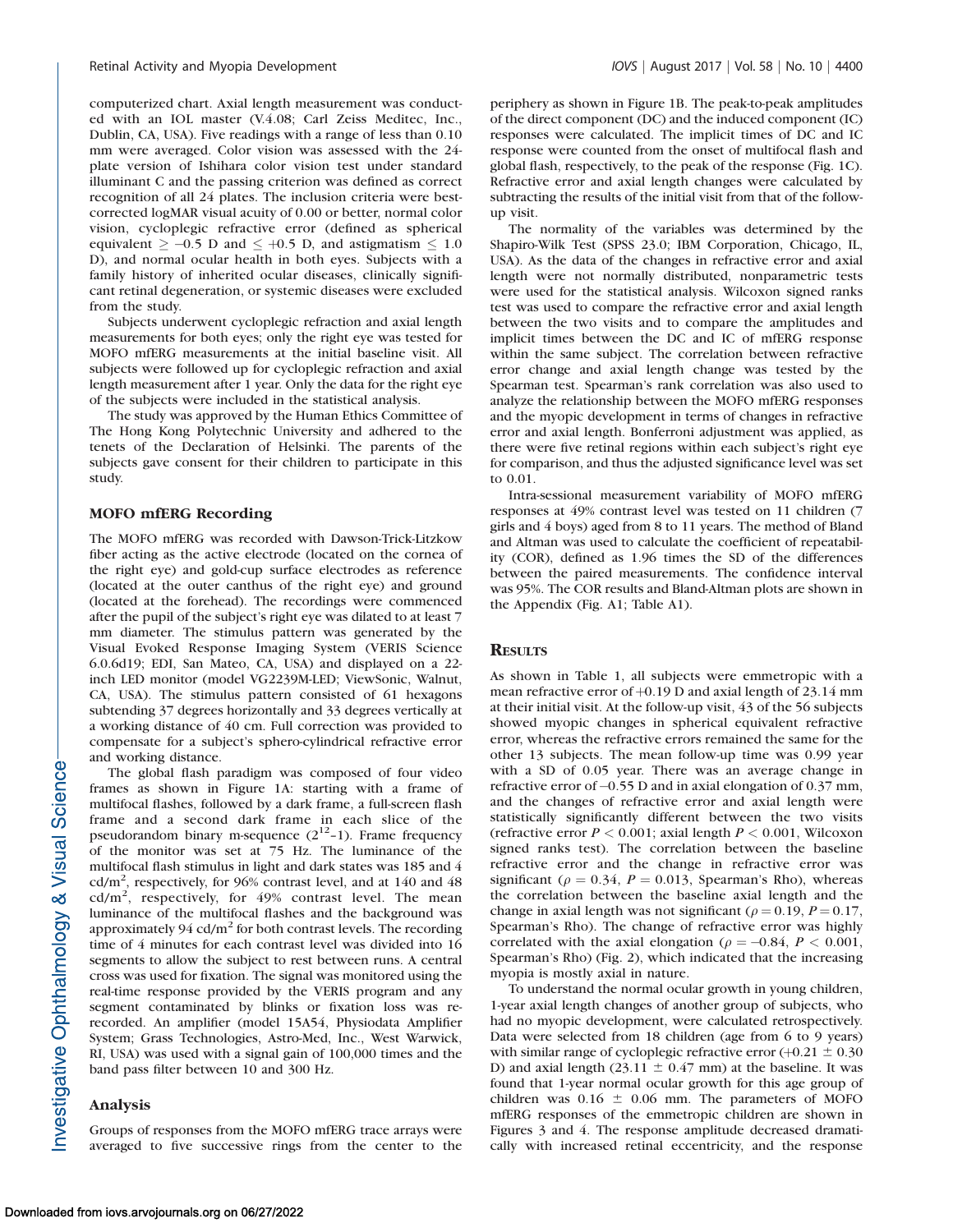

FIGURE 1. (A) The global flash paradigm was composed of four video frames: starting with a frame of multifocal flashes, followed by a dark frame, a full-screen flash frame, and a second dark frame in each slice of the pseudorandom binary m-sequence  $(2^{12})$ . Frame frequency of the monitor was set at 75 Hz, and thus the frame interval was 13.3 ms. (B) The 61 response trace arrays were averaged to five successive rings from center to periphery. (C) A typical waveform of the MOFO mfERG response and its components.

implicit time slightly shortened with augmentation of eccentricity. Under high-contrast (96%) mfERG stimulation, the IC amplitude was significantly larger than the DC amplitude at all regions (all  $P < 0.001$ , Wilcoxon signed ranks test). However, under low-contrast (49%) mfERG stimulation, no differences between DC and IC amplitudes were found from central ring 1 to ring 3 ( $P = 0.795$  for ring 1;  $P = 0.714$  for ring 2;  $P = 0.077$ ; Wilcoxon signed ranks test). From ring 4 to ring 5, the

differences between DC and IC amplitudes reached a significance level of 0.05, but not the adjusted significance level of 0.01 after Bonferroni correction ( $P = 0.02$  for ring 4; P  $=0.028$  for ring 5; Wilcoxon signed ranks test). For the implicit time, significant difference between DC and IC responses was present only at ring 1 for both high- and low-contrast stimulation conditions (both  $P < 0.001$ , Wilcoxon signed ranks test). The mean central IC response was delayed by 1.61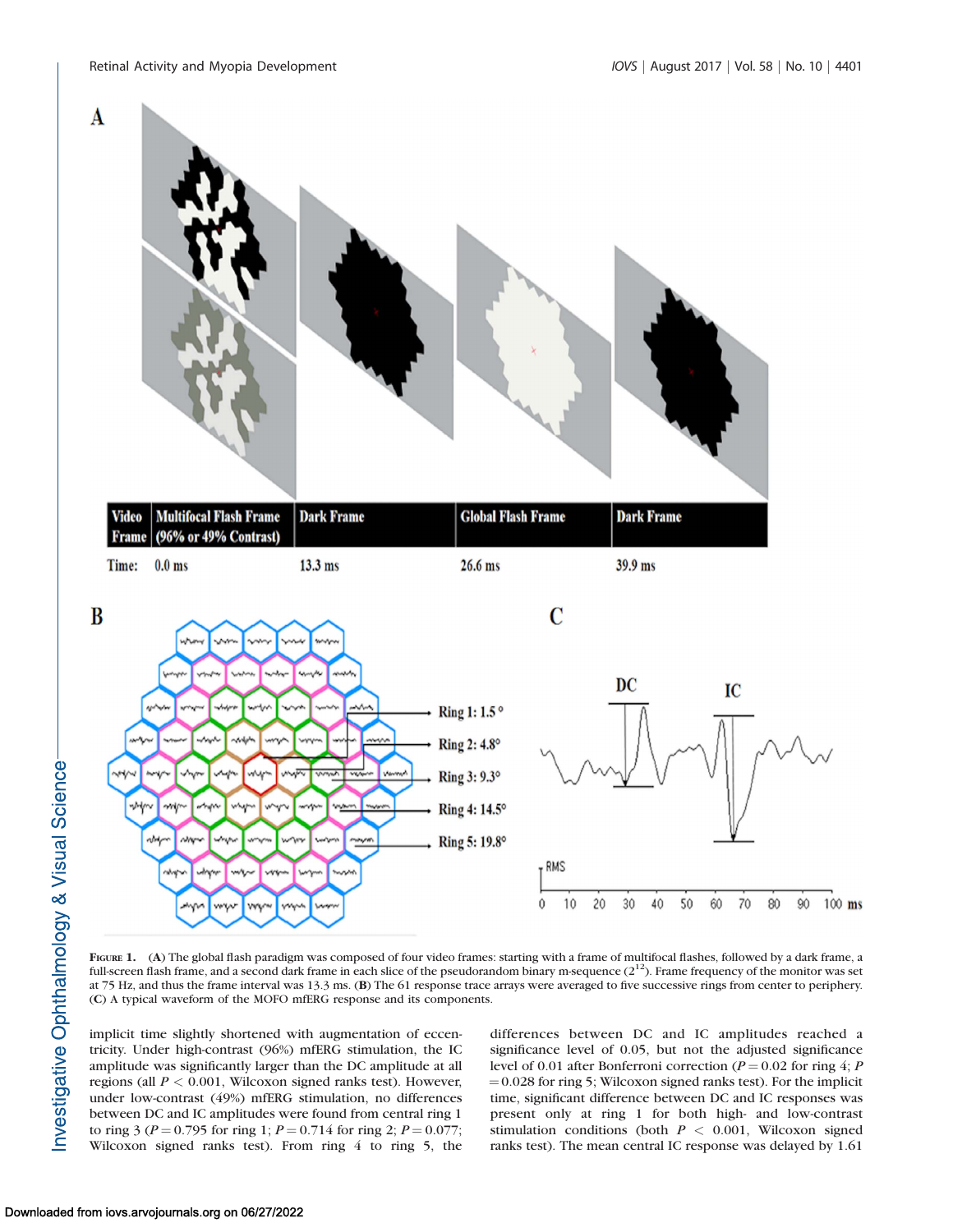TABLE 1. Refractive Error and Axial Length of the Subjects at the Initial and Follow-up Visits

|                                          | Range   |         |         |      |
|------------------------------------------|---------|---------|---------|------|
|                                          | Minimum | Maximum | Mean    | SD   |
| Refractive error, D                      |         |         |         |      |
| Initial                                  | $-0.50$ | $+0.50$ | $+0.19$ | 0.33 |
| Follow-up                                | $-2.50$ | $+0.50$ | $-0.37$ | 0.76 |
| $Changes$ , $=$ follow-up<br>$-$ initial | $-2.13$ | 0.00    | $-0.55$ | 0.53 |
| Axial length, mm                         |         |         |         |      |
| Initial                                  | 21.64   | 24.71   | 23.14   | 0.60 |
| Follow-up                                | 21.85   | 25.22   | 23.51   | 0.70 |
| $Changes, = follow-up$<br>$-$ initial    | 0.00    | 0.93    | 0.37    | 0.22 |

ms compared with the mean central DC response with highcontrast stimulation, whereas the IC implicit time was delayed by 1.10 ms compared with the DC implicit time with lowcontrast stimulation. The implicit time differences between the DC and IC responses for all other regions under both high- and low-contrast level conditions did not reach the adjusted significance level.

The Spearman's rank correlation coefficients between the MOFO mfERG amplitudes and changes of refractive error and axial length are summarized in Table 2. Among the parameters recorded at the two contrast levels and from five retinal eccentricities, ring 1 IC amplitude recorded at 49% contrast level at the initial visit was found to be significantly correlated with the subsequent change in refractive error ( $\rho = 0.46$ ,  $P <$ 0.001, Spearman's Rho). It was also significantly correlated to the axial elongation ( $\rho = -0.34$ ,  $P = 0.01$ , Spearman's Rho). Figures 5 and 6 show the trends of the correlation between the ring 1 IC amplitude toward the change in refractive error and axial length, respectively. Table 3 lists the correlation coefficients between the MOFO mfERG implicit times and changes of refractive error and axial length. Baseline implicit times of DC and IC responses, however, were found to correlate with neither the changes in refractive error nor in axial length.



FIGURE 2. Correlation between axial elongation and refractive error change ( $n = 56$ ).

 $0.8$ 

 $1.0$ 



FIGURE 3. MOFO mfERG amplitude  $(nV/deg^2)$  of the emmetropic children at different retinal regions at the first visit.

#### **DISCUSSION**

The baseline IC amplitude from ring 1 measured at 49% contrast level was found to be significantly correlated with the subsequent refractive error change. This mfERG parameter was measured in young emmetropic children with normal visual acuity and good ocular health, which indicates the variance of this mfERG parameter could not be attributed to long-standing myopia or any other pathological effects. The MOFO mfERG was developed by Sutter et al.<sup>11</sup> to enhance inner retinal response contributions. Shimada et al.<sup>12</sup> suggested that IC was derived from the difference in the global flash response in the presence and absence of the preceding focal flash. Previous studies have shown that IC represents predominantly inner retinal function.13–15 Based on this evidence, emmetropic children with subclinical decreased inner retinal function in the central region may be more likely to subsequently develop myopia.

Among variant parameters of MOFO mfERG response, only one parameter, which mainly represents central inner retina response, was found to be significantly related to myopia development. This finding concurs with those from previous studies. Luu and his coworkers followed the changes of



FIGURE 4. MOFO mfERG implicit time (ms) of the emmetropic children at different retinal regions at the first visit.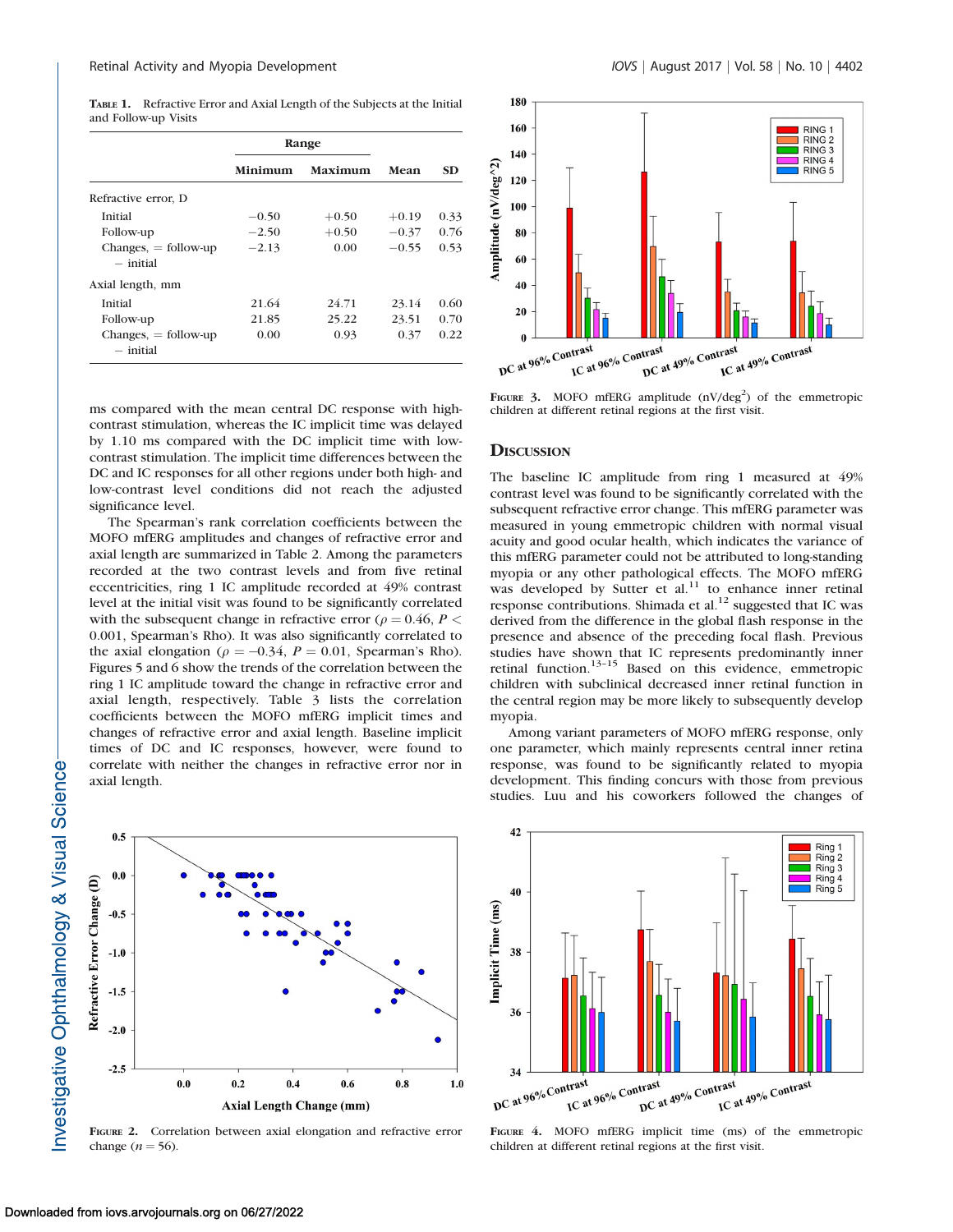TABLE 2. Spearman's Rank Correlation Coefficient (rho) Between MOFO mfERG Amplitude and Changes in Refractive Error (RE) and Axial Length (AL) at Different Regions

| Contrast<br>Component |           | 96%       |         |         |         | 49%       |         |          |             |
|-----------------------|-----------|-----------|---------|---------|---------|-----------|---------|----------|-------------|
|                       |           | <b>DC</b> |         | IC      |         | <b>DC</b> |         | IC       |             |
| Region                | Parameter | $\rho$    | P Value | $\rho$  | P Value | $\rho$    | P Value | $\rho$   | P Value     |
| Ring 1                | <b>RE</b> | 0.22      | 0.103   | 0.08    | 0.57    | 0.20      | 0.15    | $0.46*$  | ${<}0.001*$ |
|                       | AL        | $-0.13$   | 0.34    | $-0.07$ | 0.61    | $-0.22$   | 0.10    | $-0.34*$ | $0.01*$     |
| Ring 2                | <b>RE</b> | 0.09      | 0.52    | $-0.01$ | 0.93    | 0.10      | 0.46    | 0.21     | 0.13        |
|                       | AL        | $-0.05$   | 0.69    | 0.05    | 0.73    | $-0.02$   | 0.88    | $-0.18$  | 0.19        |
| Ring <sub>3</sub>     | <b>RE</b> | 0.21      | 0.13    | 0.05    | 0.71    | 0.18      | 0.20    | 0.19     | 0.16        |
|                       | AL        | $-0.14$   | 0.30    | $-0.04$ | 0.77    | $-0.06$   | 0.66    | $-0.23$  | 0.09        |
| Ring 4                | <b>RE</b> | 0.08      | 0.55    | 0.05    | 0.70    | 0.15      | 0.26    | 0.21     | 0.13        |
|                       | AL        | $-0.09$   | 0.49    | $-0.09$ | 0.53    | $-0.12$   | 0.37    | $-0.25$  | 0.06        |
| Ring 5                | <b>RE</b> | 0.02      | 0.87    | $-0.01$ | 0.95    | 0.11      | 0.43    | 0.03     | 0.81        |
|                       | AL        | $-0.04$   | 0.78    | $-0.07$ | 0.63    | $-0.08$   | 0.58    | $-0.07$  | 0.59        |

\* Denotes  $P \leq 0.01$ , Bonferroni-adjusted statistical significance cutoff value.

refractive error in 81 children for 2 years and divided these children into three subgroups according to their myopic progression rate.<sup>16</sup> They found that the fast myopic progression subgroup had decreased central mfERG amplitudes at the initial visit. A significant correlation was also found between the central mfERG amplitude and the change in vitreous chamber length, but not with the change of refractive errors. They suggested the central retinal function could be a predictor of children's myopia progression rate. However, the subjects recruited in their study were all already myopic, ranging from  $-1.00$  D to  $-5.88$  D at the initial visit. Previous studies have also shown that highly myopic children have more changes in electro-retinal activity than those with less myopia. $2,7$  Luu and colleagues<sup>2</sup> recorded conventional mfERG responses from 104 children with various refractive errors and P1 implicit time was found to be highly correlated with the severity of myopia. Ho et al. $<sup>7</sup>$  also conducted a cross-sectional</sup> mfERG study in 52 children with refractive errors ranging from plano to -5.50 D using the protocol of MOFO with two different contrast stimulations. The combined effect of refractive error and axial length accounted for approximately 18% reduction of ring 1 log-DC amplitude at high-contrast level. Thus, the myopic eye is highly predisposed to have an adverse effect on retinal function. In our current study, all the subjects were emmetropic, which minimized this possible confounding factor. This may explain why we obtained the significant correlation between mfERG response and changes in refractive errors. A recent longitudinal study involving a total of 26 myopic children followed for 1 year investigated the changes of global flash mfERG responses with myopia progression. Under low-contrast level stimulation, central DC and IC amplitudes significantly reduced after a year and such reductions of mfERG responses were correlated with changes<br>in myopic refractive error.<sup>17</sup> It was hence suggested that central inner retinal function attenuates with myopic progression. Collectively, we speculate that the central inner retina may play a role in the manipulation of myopia development. Subclinical decreased central inner retinal function in young children could be a forewarning of myopia development.

Ample evidence has shown a significant correlation between ERG amplitude and increased axial length in myopic adults.2,8,9,18,19 Researchers have suggested that the reduced ERG amplitude could result from an increase in the subretinal space, $20$  reduced image size, decreased retinal illumination, and the reduced retinal cell density $9,21$  in the elongated eyeball. However, none of these factors could explain the findings in children. Our results demonstrated that reduced central ERG response appeared before myopia development, and thus it is more likely to be an inducement to myopia rather than a secondary effect. We suggest that children with a



FIGURE 5. Correlation between MOFO mfERG IC amplitude of ring 1 at 49% contrast level and change in refractive error.



FIGURE 6. Correlation between MOFO mfERG IC amplitude of ring 1 at 49% contrast level and change in axial length.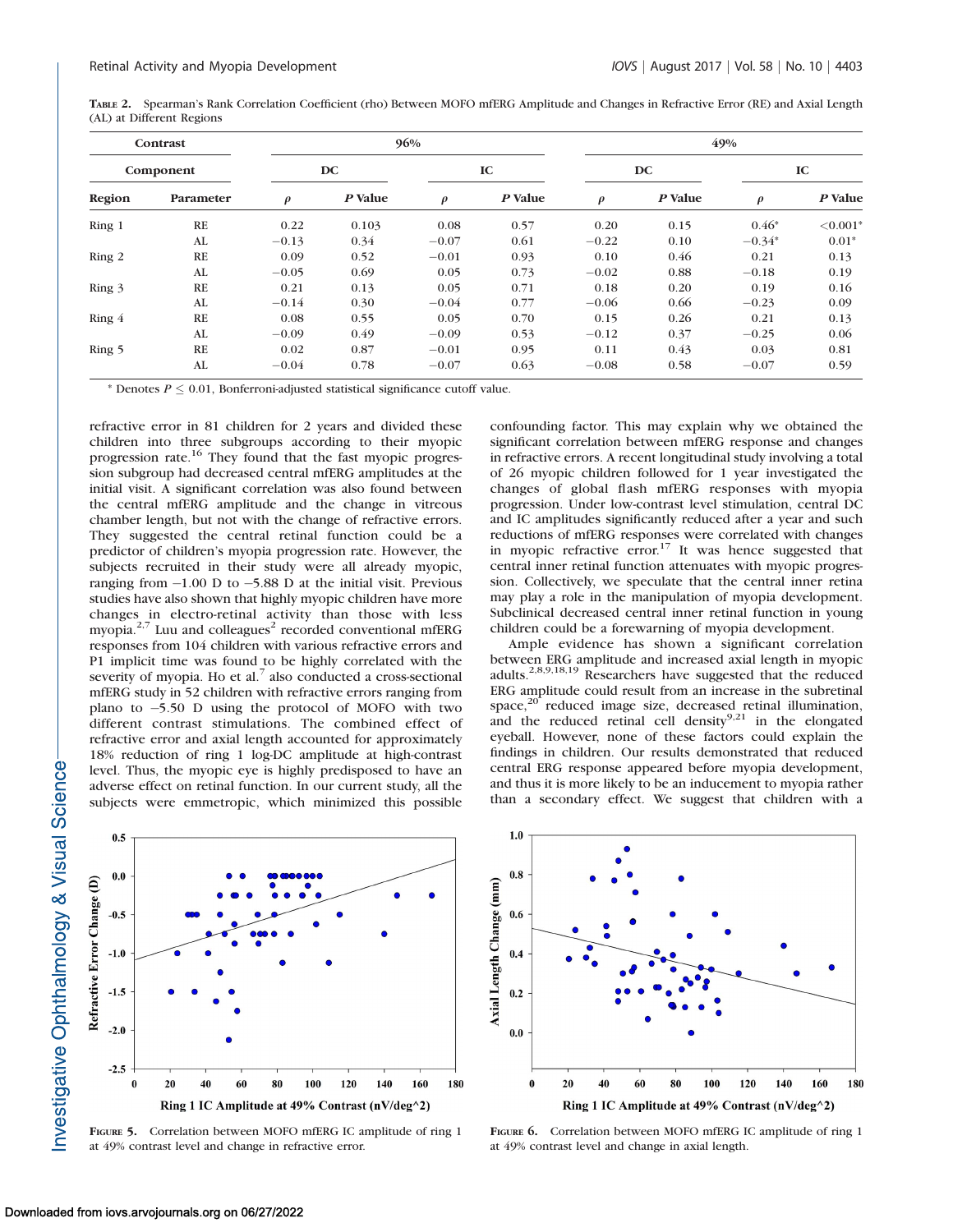|  |  |  |  |  |  |  | TABLE 3. Spearman's Rank Correlation Coefficient (rho) Between MOFO mfERG Implicit Time and Changes in RE and AL at Different Regions |
|--|--|--|--|--|--|--|---------------------------------------------------------------------------------------------------------------------------------------|
|--|--|--|--|--|--|--|---------------------------------------------------------------------------------------------------------------------------------------|

| Contrast<br>Component |           | 96%       |         |         |         | 49%       |         |         |         |
|-----------------------|-----------|-----------|---------|---------|---------|-----------|---------|---------|---------|
|                       |           | <b>DC</b> |         | IC      |         | <b>DC</b> |         | IC      |         |
| Region                | Parameter | $\rho$    | P Value | $\rho$  | P Value | $\rho$    | P Value | $\rho$  | P Value |
| Ring 1                | RE        | $-0.11$   | 0.41    | 0.11    | 0.43    | $-0.01$   | 0.97    | $-0.09$ | 0.52    |
|                       | AL        | 0.09      | 0.53    | $-0.26$ | 0.05    | 0.03      | 0.86    | 0.04    | 0.75    |
| Ring <sub>2</sub>     | <b>RE</b> | 0.01      | 0.96    | $-0.01$ | 0.96    | $-0.07$   | 0.60    | $-0.19$ | 0.17    |
|                       | AL        | $-0.01$   | 0.94    | $-0.02$ | 0.86    | 0.10      | 0.45    | 0.20    | 0.15    |
| Ring <sub>3</sub>     | RE        | $-0.07$   | 0.66    | $-0.06$ | 0.66    | $-0.01$   | 0.96    | $-0.21$ | 0.12    |
|                       | AL        | $-0.10$   | 0.45    | $-0.05$ | 0.74    | 0.03      | 0.81    | 0.24    | 0.86    |
| Ring 4                | RE        | $-0.04$   | 0.75    | $-0.08$ | 0.54    | $-0.09$   | 0.54    | $-0.05$ | 0.73    |
|                       | AL        | $-0.01$   | 0.96    | $-0.01$ | 0.93    | 0.04      | 0.77    | $-0.06$ | 0.67    |
| Ring 5                | RE        | $-0.03$   | 0.81    | $-0.10$ | 0.45    | $-0.10$   | 0.95    | $-0.17$ | 0.22    |
|                       | AL        | 0.01      | 0.97    | 0.04    | 0.80    | 0.01      | 0.92    | 0.00    | 0.98    |

decreased central retinal function are prone to eyeball elongation and myopic development. The decrement in retinal function seems to be inversely proportional to the rate of myopic development. Over years of myopic progression as children grow into adults, the reduced ERG amplitude may be significantly associated with the severity of myopia. We believe this decreased retinal function may have an interactive effect with other myopigenic mechanisms and that the level of the reduction is mutable. As Ho and coworkers $17$  have shown that myopic progression in children caused the reduction of central inner retinal function, together with the findings of our study, we further propose that myopic children with normal and stable central inner retinal function would have little or no myopic development. This hypothesis needs to be tested by future longitudinal study.

Interestingly, we found that the correlation between reduced retinal function and changes in refractive error was stronger than that with axial length. This finding is consistent with the finding of Chen et al. $^{22}$  that refractive error accounted for a greater proportion of the variability than axial length in mfERG responses in myopic adults. The studies of Ho et al.<sup>5,6</sup> used a hierarchical regression model that evaluates the individual effect of both variables and these researchers also showed that refractive error contributed most of the reduction in ERG response in adults. In our study, we calculated the 1 year changes in refractive error  $(-0.55 \pm 0.53 \text{ D})$  and axial length (0.37  $\pm$  0.22 mm) of young children. The refractive error change indicated the change of optical status of the eyeball, whereas the axial elongation represented the consequences of both normal eye growth and extra eye growth due to myopic change. We found normal eye growth was 0.16  $\pm$ 0.06 mm for this age group of children; it was estimated to contribute approximately 40% of the total axial length change while the remaining 60% corresponded to the myopic change. As the reduction of central retinal function is hypothesized to correlate with myopic development, it is not surprising to find that the correlation between axial elongation and the reduction of retinal response is weaker, as the relationship is masked by the effect of normal eyeball growth in children.

Myopia is reaching epidemic proportion worldwide. A recent systematic review and meta-analysis predicted that the prevalence of myopia and high myopia in the world population by 2050 will be 49.8% and 9.8%, respectively.<sup>23</sup> With the known ocular complications of high myopia, such as retinal detachment, glaucoma,<sup>24</sup> maculopathy,<sup>25</sup> and cataracts,<sup>26</sup> it is particularly urgent to identify children who are at high risk of myopic development and to provide them with early intervention of myopia control. The common myopia control methods, especially in Asia, include orthokeratology and atropine.<sup>27,28</sup> However, it is difficult for clinicians to identify children who are prone to myopia development and need early myopia intervention. The present study recognized the retinal electrophysiological characteristics of young emmetropic children with subsequent myopia development. Our findings indicate that myopia development in children could be predicted through assessing central inner retinal function by the measurement of the MOFO mfERG. For children with subclinical decreased IC amplitudes under low-contrast stimulation, early myopia control interventions should be considered. It would be beneficial for those children to prevent future myopia-related morbidity, such as high myopia, ocular complications, and degenerations; however, to further validate this method of myopic development prediction, studies with larger sample sizes and longer follow-up time would be necessary. In addition, the current MOFO mfERG recording paradigm is laborious and, as only central IC amplitude among variant mfERG parameters was found to be significantly related to myopia development, simplifying the protocol could allow direct and efficient measurement of central inner retina function in children.

In conclusion, the central IC amplitude obtained using MOFO mfERG under 49% contrast stimulation was significantly correlated with later changes of refractive error in young children. This finding indicates that subclinical reduction of the central inner retinal function in emmetropic children could be a myopigenic factor and this retinal response might be a potential reference for juvenile myopia development.

### Acknowledgments

The authors thank Paul Lee for his valuable advice in the statistical analysis.

Supported by the General Research Fund (PolyU 5605/13M) from Research Grants Council, HKSAR, and the Internal Research Grants (G-YBBS) from The Hong Kong Polytechnic University.

Disclosure: S.Z.-C. Li, None; W.-Y. Yu, None; K.-Y. Choi, None; C.H.-I. Lam, None; Y. Lakshmanan, None; F.S.-Y. Wong, None; H.H.-L. Chan, None

#### References

- 1. Yoshii M, Yanashima K, Nagasaka E, et al. Nonlinear component of the electroretinogram recorded from the posterior pole of normal and highly myopic human eyes. Ophthalmic Res. 2002;34:393–399.
- 2. Luu CD, Lau AM, Lee SY. Multifocal electroretinogram in adults and children with myopia. Arch Ophthalmol. 2006; 124:328–334.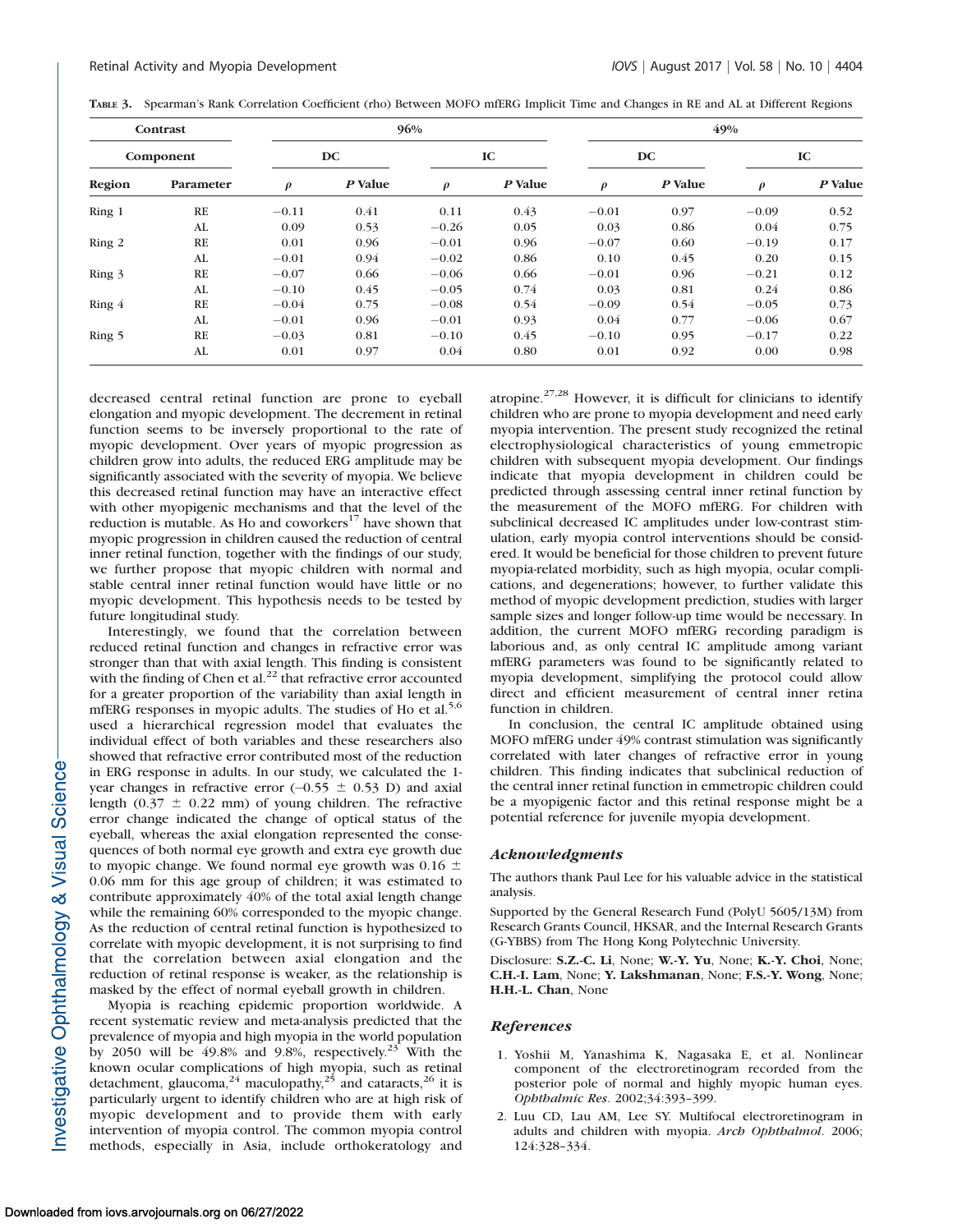- 3. Kawabata H, Adachi-Usami E. Multifocal electroretinogram in myopia. Invest Ophthalmol Vis Sci. 1997;38:2844–2851.
- 4. Chen JC, Brown B, Schmid KL. Retinal adaptation responses revealed by global flash multifocal electroretinogram are dependent on the degree of myopic refractive error. Vision Res. 2006;46:3413–3421.
- 5. Chen JC, Brown B, Schmid KL. Evaluation of inner retinal function in myopia using oscillatory potentials of the multifocal electroretinogram. Vision Res. 2006;46:4096– 4103.
- 6. Ho WC, Ng YF, Chu PHW, et al. Impairment of retinal adaptive circuitry in the myopic eye. Vision Res. 2011;51:367–375.
- 7. Ho WC, Kee CS, Chan HH. Myopic children have central reduction in high contrast multifocal ERG response, while adults have paracentral reduction in low contrast response. Invest Ophthalmol Vis Sci. 2012;53:3695–3702.
- 8. Westall CA, Dhaliwal HS, Panton CM, et al. Values of electroretinogram responses according to axial length. Doc Ophthalmol. 2001;102:115–130.
- 9. Chan HL, Mohidin N. Variation of multifocal electroretinogram with axial length. Ophthalmic Physiol Opt. 2003;23: 133–140.
- 10. Egashira SM, Kish LL, Twelker JD, et al. Comparison of cyclopentolate versus tropicamide cycloplegia in children. Optom Vis Sci. 1993;70:1019–1026.
- 11. Sutter EE, Shimada Y, Li Y, Bearse M. Mapping inner retinal function through enhancement of adaptive components in the M-ERG. In: Vision Science and its Applications. OSA Technical Digest Series (Optical Society of America). 1999;1: 52–55.
- 12. Shimada Y, Bearse MA Jr, Sutter EE. Multifocal electroretinograms combined with periodic flashes: direct responses and induced components. Graefes Arch Clin Exp Ophthalmol. 2005;243:132–141.
- 13. Chu PHW, Chan HHL, Brown B. Luminance-modulated adaptation of global flash mfERG: fellow eye losses in asymmetric glaucoma. Invest Ophthalmol Vis Sci. 2007;48: 2626–2633.
- 14. Chu PH, Chan HH, Brown B. Glaucoma detection is facilitated by luminance modulation of the global flash multifocal electroretinogram. Invest Ophthalmol Vis Sci. 2006;47:929– 937.
- 15. Chu PH, Chan HH, Ng YF, et al. Porcine global flash multifocal electroretinogram: possible mechanisms for the glaucomatous changes in contrast response function. Vision Res. 2008; 48:1726–1734.
- 16. Luu CD, Foulds WS, Tan DT. Features of the multifocal electroretinogram may predict the rate of myopia progression in children. Ophthalmology. 2007;114:1433–1438.
- 17. Ho WC, Kee CS, Chan HH. Myopia progression in children is linked with reduced foveal mfERG response. Invest Ophthalmol Vis Sci. 2012;53:5320–5325.
- 18. Chen J, Elsner A, Burns S, et al. The effect of eye shape on retinal responses. Clin Vision Sci. 1992;7:521–530.
- 19. Perlman I, Meyer E, Haim T, Zonis S. Retinal function in high refractive error assessed electroretinographically. Br J Ophthalmol. 1984;68:79–84.
- 20. Huang B, Karwoski C. Light-evoked increase in subretinal space (SRS) in frog retina. Invest Ophthalmol Vis Sci. 1990; 31(Suppl):71.
- 21. Beresford JA, Crewther SG, Crewther DP. Anatomical correlates of experimentally induced myopia. Aust  $N Z J$ Ophthalmol. 1998;26:S84–S87.
- 22. Chen JC, Brown B, Schmid KL. Delayed mfERG responses in myopia. Vision Res. 2006;46:1221–1229.
- 23. Holden BA, Fricke TR, Wilson DA, et al. Global prevalence of myopia and high myopia and temporal trends from 2000 through 2050. Ophthalmology. 2016;123:1036–1042.
- 24. Shen L, Melles RB, Metlapally R, et al. The association of refractive error with glaucoma in a multiethnic population. Ophthalmology. 2016;123:92–101.
- 25. Wakazono T, Yamashiro K, Miyake M, et al. Association between eye shape and myopic traction maculopathy in high myopia. Ophthalmology. 2016;123:919–921.
- 26. Ripandelli G, Scassa C, Parisi V, et al. Cataract surgery as a risk factor for retinal detachment in very highly myopic eyes. Ophthalmology. 2003;110:2355–2361.
- 27. Cho P, Cheung S-W. Retardation of Myopia in Orthokeratology (ROMIO) Study: a 2-year randomized clinical trial retardation of myopia in orthokeratology study. Invest Ophthalmol Vis Sci. 2012;53:7077–7085.
- 28. Chia A, Lu Q-S, Tan D. Five-year clinical trial on atropine for the treatment of myopia 2: myopia control with atropine 0.01% eyedrops. Ophthalmology. 2016;123:391–399.